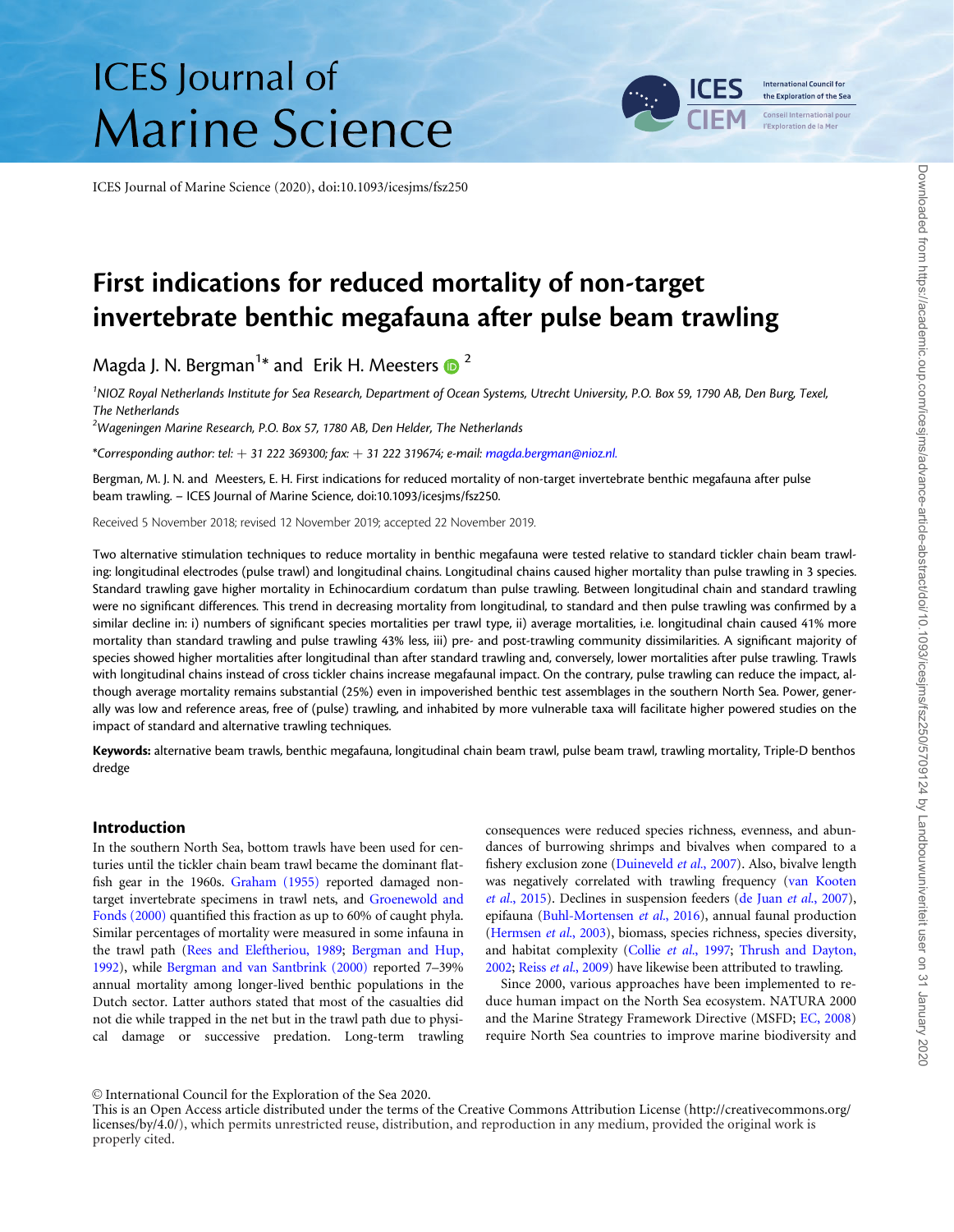<span id="page-1-0"></span>to safeguard Good Environmental Status (GES) in 2020 ([EU,](#page-10-0) [2010\)](#page-10-0). National and EU rules seek to preserve specific benthic habitats from, e.g. trawling impact by the designation of marine protected areas [\(Anon, 2012\)](#page-9-0). The Common Fisheries Policy ([CFP, 2014](#page-10-0)) aims to make fishing fleets more selective to protect fragile ecosystem components. This context fits the quest for beam trawls with less destructive stimulation techniques than the traditional tickler chains.

The REDUCE project (1998–2001) categorized alternative stimulation techniques to replace the cross (perpendicular to towing direction) tickler chains, which could be less destructive for invertebrate bottom fauna [\(Linnane](#page-10-0) et al., 2000) while warranting catch efficiencies for fish ([Anon, 2002\)](#page-9-0). The following two stimulation systems, fitted between beam and ground rope, were selected for further examination: (i) longitudinal electrical drag wires triggering fish to cramp and be scooped up, the "pulse trawl", and (ii) longitudinal parallel chains to chase fish off the seabed. Both alternatives would supposedly reduce seabed disturbance. In field experiments in 2000, the short-term mortality in benthic megafauna  $(>1 \text{ cm})$  induced by these two alternative trawls was compared to standard tickler chain beam trawling. Although some results were reported earlier ([van Marlen](#page-11-0) et al., [2001,](#page-11-0) [2005;](#page-11-0) [Anon, 2002\)](#page-9-0), this unique data set has not been fully analysed. Since more recent field comparisons between pulse and standard trawling have remained inconclusive (e.g. Teal [et al.](#page-11-0), [2014\)](#page-11-0), we decided to analyse the REDUCE data in more detail.

The data set is still highly relevant as between 2009 and 2014 the majority of the Dutch flatfish trawl fleet (74 cutters) became EU certified to use pulse trawls up to 2020 [\(Rijnsdorp](#page-11-0) et al., [2016\)](#page-11-0). This certification was for up to 5% of any Member State's fleet [\(EC, 1998](#page-10-0)), and the surplus was granted only to the Dutch government as experimental licences. The pulse trawl originated already from the 1960s [\(de Groot and Boonstra, 1970\)](#page-10-0), was refined during the energy crisis in the seventies and vetoed by the German and Dutch governments in 1987/1988 ([Soetaert](#page-11-0) et al., [2015\)](#page-11-0). Pulse trawling appeared to have several advantages: 16–24% less discarded fish, up to 62% less discarded benthos, higher quality marketable fish, and reductions of 25–46% in fuel consumption and  $CO<sub>2</sub>$  emission per kilogram of fish [\(Taal and](#page-11-0) [Klok, 2014](#page-11-0); [Quirijns](#page-10-0) et al., 2015; [ICES, 2018](#page-10-0)). In early 2019, the EU parliament decided to forbid any pulse trawling after July 2021. Up to then the experimental licences in the Dutch pulse fleet will be gradually phased out, and only a few pulse trawlers will be involved in well-defined scientific studies.

In the present study, we document our re-analysed results of the REDUCE field test. Benthic megafauna was chosen as test category since it is a relevant benthic fraction and described as contributing significantly to "sea-floor integrity", which is denoted as Descriptor 6 in a series of qualitative descriptors defining GES of marine waters in the MSFD [\(EU, 2010](#page-10-0)). Megafauna has also proven to be a category vulnerable to trawling ([Duineveld](#page-10-0) et al., 2007; [Bergman](#page-9-0) et al., [2015](#page-9-0)). Quantitative abundance estimates were made by means of a pneumatic version of the original Triple-D benthos dredge ([Bergman and van Santbrink, 1994;](#page-9-0) [NIOZ, 2012\)](#page-10-0). Differences in trawling mortality in megafauna exerted by alternative and standard trawls are discussed in the context of North Sea fisheries.

# Material and methods

Test area

The test site with the experimental strips was situated in the Oyster Ground (southern North Sea, Figure 1; 54°17'N and 004°58'E) and selected for its relatively high abundance of megafaunal species (e.g. bivalves, echinoderms, crabs). Pre-trawling side-scan sonar recordings in the area displayed numerous trawl tracks over a seabed with the north-bound small sand ripples of



Figure 1. Field experiment in the Oyster Ground (May-June 2000): (a) test area and (b) experimental design showing three pairs of replicate strips trawled with longitudinal chain beam trawl (L), standard tickler chain beam trawl (S), and pulse beam trawl (P). In detail, ten Triple-D transects in a strip before  $(T_0)$  and after trawling  $(T_1)$ .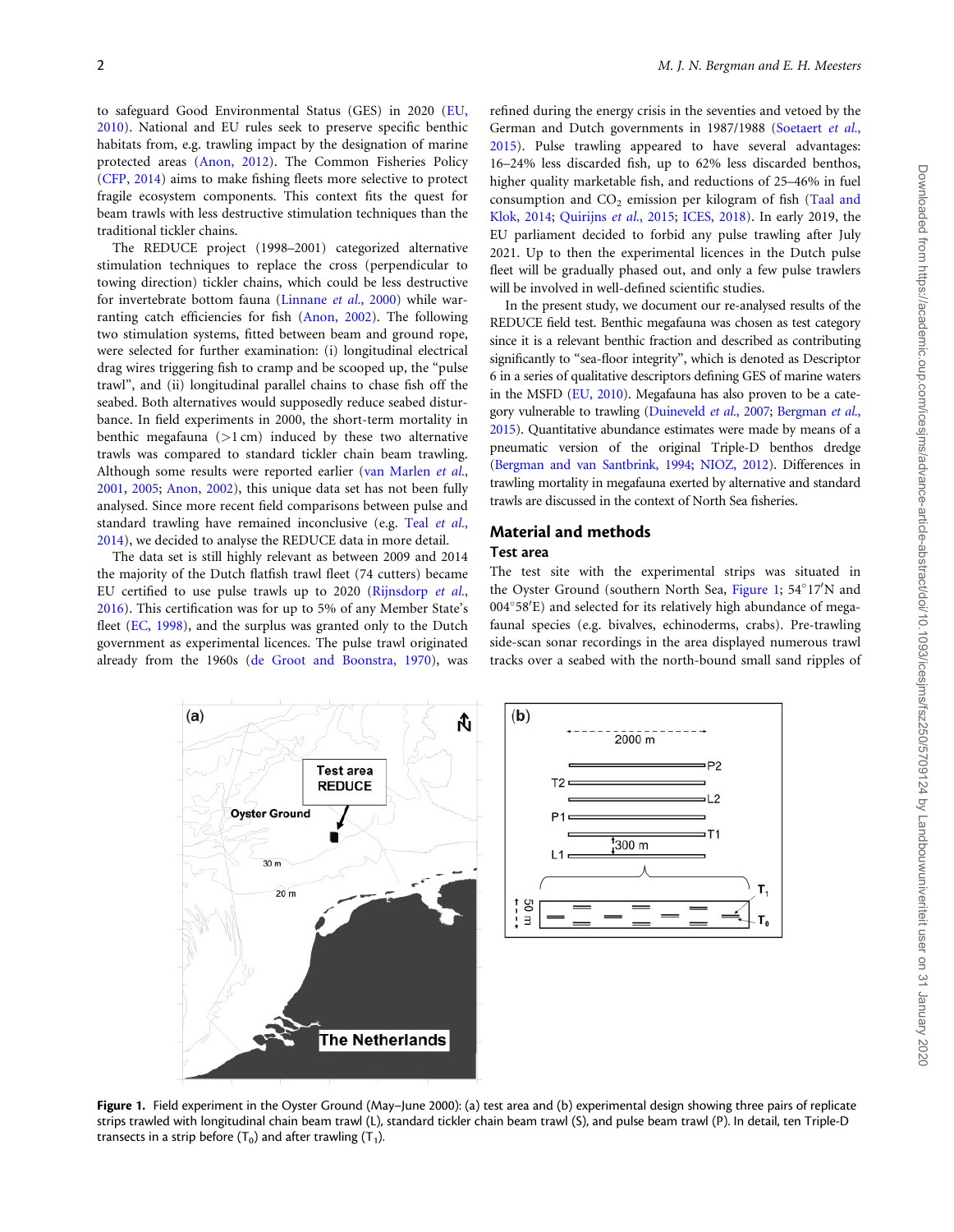<span id="page-2-0"></span>

Figure 2. (a) An outline of the standard 7-m tickler chain beam trawl. Note that the experimental trawl had nine tickler chains instead of seven. (b) An example of a 12-m beam trawl with 21 longitudinal chains ([van Marlen](#page-11-0) et al., 2005); the tested trawl was 7-m wide with longitudinal 13 chains. (c) The tested 7-m pulse beam trawl [\(van Marlen](#page-11-0) et al., 2001).

 $<$ 15-cm height (wave length 20–25 m). The muddy sediment (on average  $20.6\% < 63 \,\mu \text{m}$ ,  $SD = 5.2$ ) had an average median grain size of 135.9  $\mu$ m (SD = 7.7; n = 5). Water depth ranged from 43.5 to 45.0 m.

# Standard and alternative trawls

All trawls used in the field test were supplied by the former Netherlands Institute for Fisheries Research (RIVO), nowadays Wageningen Marine Research. The trawls had a width of 7 m, while most commercial flatfish trawls are 4 or 10–12-m wide. The standard tickler chain beam trawl was rigged with nine cross running tickler chains and seven net ticklers in front of the net opening. The longitudinal chain trawl was rigged with 13 parallel longitudinal chains between beam and ground rope (Figure 2a and b). Trawls and nets were designed as similar as possible (Table 1). Due to the design of the stimulation systems, the final weights of the experimental trawls differed. Alike commercial trawls, the pulse trawl had less weight than the standard trawl. The longitudinal chain trawl had an intermediate weight. To reflect commercial operating procedures, the towing speed was 4 knots for the pulse trawl and 5 knots for the other trawls. Nets (meshes 8 cm stretched) are described in [van Marlen](#page-11-0) et al. (2001).

Verburg Holland Ltd used the opportunity given by the European Union [\(EC, 1998](#page-10-0)) to test an innovative prototype 7-m pulse trawl in the late nineties [\(van Marlen](#page-11-0) et al., 2001). This prototype was also used in the REDUCE field experiment, and for a comparison, all three types of beam trawls had to be 7-m wide. The pulse trawl had 13 longitudinal arrays of wired electrodes between beam and ground rope (Figure 2c). How the electrical design exactly relates to the current commercial pulse trawls is not fully clear, since its specifications were kept secret by Verburg (D. de Haan, pers. comm.). We assume, however, that it would fit within the present technical limitations documented in national and EU directives as described in [Rijnsdorp](#page-11-0) et al. (2016). In short, the wired electrodes in pulse trawls consist of copper conductors alternated with isolators and conduct electric current generally during 2.5% of the time (50 V, 38–80 Hz, pulse width  $100-270$   $\mu$ s). The field strength decreases exponentially with dis-tance [\(de Haan](#page-10-0) et al., 2016), and the shape of the electric field relates not only to type, number and distance between electrodes and isolators but also to pulse shape [\(Quirijns](#page-10-0) et al., 2015). Since temperature and salinity affect conductivity and thus fish responses [\(de Haan](#page-10-0) et al., 2011), electrical parameters can be adjusted on board, also during the haul. Technical innovations and changes in electrode configurations, however, have led to

Table 1. Particulars of the standard and alternative trawl types in the field test [\(van Marlen](#page-11-0) et al., 2001; [Anon 2002](#page-9-0)).

| <b>Specifics</b>                   | Longitudinal | <b>Standard</b>               | Pulse |
|------------------------------------|--------------|-------------------------------|-------|
| Width (m)                          | 7            | 7                             | 7     |
| Weight in air without net (kg)     | 3 0 0 0      | 3 700                         | 2 600 |
| Towing speed (knots)               | 5            | 5                             | 4     |
| Ticklers chains cross (n)          |              | 9                             |       |
| Diameter (mm)                      |              | 18                            |       |
| Weight incl. net ticklers (kg)     |              | $\sim$ 1 200                  |       |
| Net tickler chains cross $(n)$     |              | 7                             |       |
| Diameter (mm)                      |              | $2 \times 16$ ; 5 $\times$ 14 |       |
| Parallel chains longitudinal $(n)$ | 13           |                               |       |
| Diameter (mm)                      | 18           |                               |       |
| Weight (kg)                        | 525          |                               |       |
| Spacing (m)                        | 0.4          |                               |       |
| Parallel arrays wired              |              |                               | 13    |
| electrodes (n)                     |              |                               |       |
| Spacing (m)                        |              |                               | 0.5   |
| Ground chain length (m)            | 24           | 24                            | 19    |
| Diameter (mm)                      | 18           | 18                            | 18    |
| Rollers length (m)                 | 4            | 4                             |       |
| Net mesh size stretched (mm)       | 80           | 80                            | 80    |
| Net opening shape                  | ν            | ν                             | U     |
| Net opening depth (m)              | 10           | 10                            | 5.2   |

continuously changing pulse parameter settings used in the field [\(ICES, 2018\)](#page-10-0). Recently, [Soetaert](#page-11-0) et al. (2019) presented a guideline to the terminology of electrical characteristics to facilitate the discussion of electrofishing studies.

#### Experimental design

The field experiments were carried out using a stratified test design in a regular order with alternating trawl treatments [\(Figure 1b](#page-1-0)). The difference between pre-trawling  $(T_0)$  and posttrawling  $(T_1)$  megafaunal densities was assumed to be due to the passage of the trawl (i.e. short-term trawling mortality). For consistent results, only species matching the following criteria were included in the test: (i) sedentary or low motility species, so unable to flee from or to colonize the trawled strips between  $T_0$  and  $T_1$ , (ii) large and robust enough to be reliably sampled by the Triple-D, and (iii) caught at least in two of the ten  $T_0$  Triple-D transects in each strip. All crabs were excluded, except the burrowing female and juveniles (<1 cm carapax width) of Corystes cassavilaunus. Because of their motility C. cassavilaunus males were excluded. The 13 test species consisted of five bivalves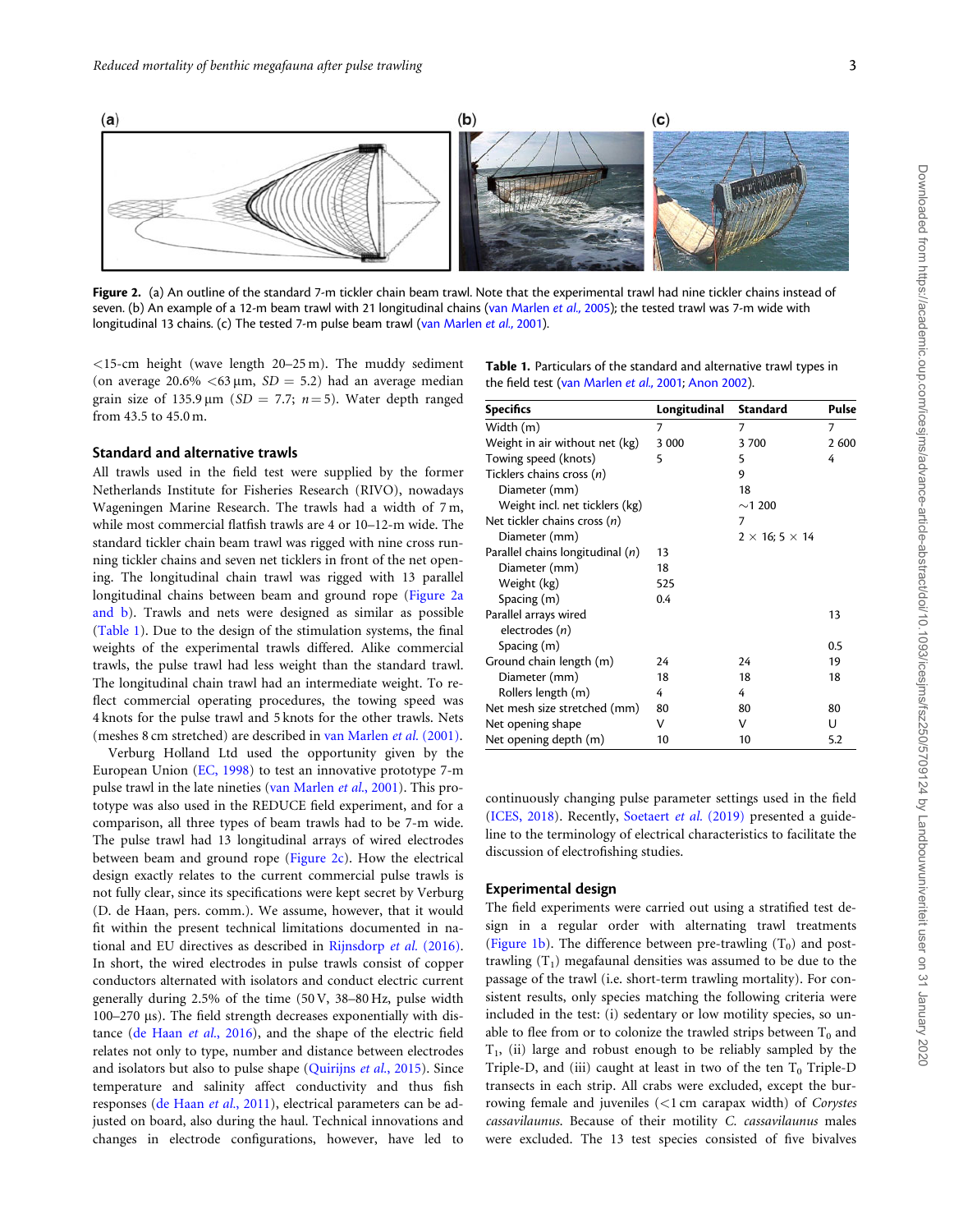| <b>Strip</b>   | Beam width (m) | Hauls (n) | Strip width<br>trawled $(m)^a$ | <b>Trawling frequency</b><br>(mean number of hauls $m^{-2}$ ) | Interval trawling<br>to $T_1$ (days) |
|----------------|----------------|-----------|--------------------------------|---------------------------------------------------------------|--------------------------------------|
| L1             |                | 12        | 35                             | 2.4                                                           |                                      |
| L <sub>2</sub> |                | 12        | 35                             | 2.4                                                           | $2 - 5^{p}$                          |
| S <sub>1</sub> |                | 12        | 45                             | 1.9                                                           |                                      |
| S <sub>2</sub> |                | 12        | 40                             | 2.1                                                           |                                      |
| P <sub>1</sub> |                | 12        | 35                             | 2.4                                                           |                                      |
| P <sub>2</sub> |                |           | 37.5                           | 2.2                                                           |                                      |

<span id="page-3-0"></span>Table 2. Experimental trawling.

Three pairs of replicate strips were trawled with the longitudinal chain beam trawl (L), the standard tickler chain beam trawl (S), and the pulse beam trawl (P). <sup>a</sup>Width of the trawled strip was estimated from side-scan recordings.

 $^{\rm b}$ Interval between trawling and the T $_1$  sampling of the first six Triple-D transects was 2 days, of the last four transects 5 days.

(Acanthocardia echinata, Arctica islandica, Chamelea gallina, Dosinia lupines, and Mya truncata), three echinoderms (Astropecten irregularis, Cucumaria elongate, and Echinocardium cordatum), two crustaceans (Corystes cassivelaunus and Nephrops norvegicus), a gastropod (Turritella communis), a polychaete (Aphrodita aculeata), and a sipuncoloid (Golfingia vulgaris).

Studies on anthropogenic disturbance are often advised to use (beyond-) BACI designs to minimize the influence of locationspecific temporal differences [\(Underwood, 1992](#page-11-0); [Løkkeborg,](#page-10-0) [2007\)](#page-10-0). Field experiments are, however, often limited by budgetary and logistical constrains. Because the period between  $T_0$  (before trawling) and  $T_1$  (after trawling) sampling was not  $>6$  days (Table 2), and target species consisted only of long-lived merely sessile or low motility species, we assumed that no natural shifts in species densities unrelated to trawling would occur within this period. Therefore, we only sampled once before and after trawling. Spatial variation in species distributions between strips in  $T_0$ sampling was compensated for by pairing strips by treatment and by alternating strips spatially, such that replicate strips were 1000 m apart ([Figure 1b\)](#page-1-0). Due to ship manoeuvring limitations, strips needed to be parallel and sampling transects had to be regularly ordered within strips.

At the test site, six parallel experimental strips (2000 by 50 m each) separated by 300 m were delineated and trawled alternatingly with the three trawl types (two replicate strips per trawl type; [Figure 1b\)](#page-1-0). Before  $(T_0)$  and after trawling  $(T_1)$ , larger-sized, often more sparsely distributed, and longer-lived in- and epifauna was quantitatively sampled by the Triple-D dredge, which excised a 20-cm-wide, 14-cm-deep, and 100-m-long strip off the seabed ([Bergman and van Santbrink, 1994\)](#page-9-0). The length was controlled by an odometer triggering a pneumatic opening/closing cutting mechanism. The sediment washed through the 7 mm  $\times$  7 mm meshes of its 6-m net. Catches representing the fauna in  $20 \text{ m}^2$ were sorted and identified on board [\(NIOZ, 2012](#page-10-0); [Witbaard](#page-11-0) et al.[, 2013](#page-11-0)).

In the  $T_0$  Triple-D sampling, megafaunal densities were assessed in ten regularly spaced transects per strip to reduce potential bias by faunal patchiness ([Figure 1b](#page-1-0)). Sampling was followed shortly after by trawling with one of the three trawl types in a series of 12 hauls of 2000-m length to assure complete coverage of the strip. To estimate trawl-specific catch efficiencies, the first three trawl hauls on each strip were non-overlapping and sorted separately. Species-specific catch efficiencies were calculated by relating average species strip densities based on these three hauls (back-transformed square root transformed data) to the average strip density based on the ten Triple-D  $T_0$  transects.

Table 3. Average catch efficiency of standard and alternative trawls for the test species expressed as the percentage of the  $T_0$  Triple-D density [\(Table 5\)](#page-5-0) that was caught in the trawl and brought aboard.

|                  | Catch efficiency trawls |      |                  |     |       |      |  |  |
|------------------|-------------------------|------|------------------|-----|-------|------|--|--|
|                  | Longitudinal            |      | <b>Standard</b>  |     | Pulse |      |  |  |
| <b>Species</b>   | %                       | SD   | %                | SD  | %     | SD   |  |  |
| A. echinata      | 0.6                     | 0.7  | 2.0              | 2.3 | 1.0   | 1.2  |  |  |
| A. aculeata      | 3.4                     | 0.7  | 9.9              | 3.5 | 3.7   | 0.4  |  |  |
| A. islandica     | $1.3\,$                 | 1.2  | 14.9             | 1.0 | 0.1   | 0.1  |  |  |
| A. irregularis   | 2.2                     | 0.9  | 7.4              | 4.7 | 1.9   | 0.2  |  |  |
| C. gallina       | 0.0                     | 0.0  | 0.0              | 0.0 | 0.0   | 0.0  |  |  |
| C. cassivelaunus | 1.0                     | 0.5  | 2.8 <sup>a</sup> |     | 2.9   | 0.7  |  |  |
| C. elongata      | 0.0                     | 0.0  | 0.0              | 0.0 | 0.0   | 0.0  |  |  |
| D. lupinus       | 0.0                     | 0.0  | 0.0              | 0.0 | 0.0   | 0.0  |  |  |
| E. cordatum      | 0.1                     | 0.2  | 0.0 <sup>a</sup> |     | 0.0   | 0.0  |  |  |
| G. vulgaris      | 0.0                     | 0.0  | 0.0              | 0.0 | 0.0   | 0.0  |  |  |
| M. truncata      | 0.1                     | 0.1  | 0.0              | 0.0 | 0.0   | 0.0  |  |  |
| N. norvegicus    | 12.9                    | 11.9 | 4.2              | 3.5 | 17.8  | 21.1 |  |  |
| T. communis      | 0.0                     | 0.0  | 0.0              | 0.0 | 0.0   | 0.0  |  |  |

<sup>a</sup>Based on only one strip.

Catch efficiencies in replicate strips were averaged (Table 3). The nine further hauls in each strip were made slightly overlapping to ensure complete coverage. Returns of trawl hauls were discarded far outside the test area.

After trawling, a side-scan sonar survey revealed that the width of the created strips varied between 35 and 45 m. The total width trawled ( $n = 12$  hauls, trawl width 7 m) divided by this strip width made clear that trawling frequency of the strips, i.e. the average number each  $m^2$  in a strip was trawled, varied (Table 2). The mean trawling frequency was 2.2 ( $SD = 0.2$ ) and appeared at lowest in standard strips (1.9 and 2.1) but higher in strips trawled with pulses (2.4 and 2.2) and longitudinal chains (2.4 and 2.4). The relative low trawling frequencies in the standard strips might have led to an overestimated  $T_1$  density, resulting in a potentially underestimated mortality. However, trawling causes a mosaic of random patches trawled at different frequencies within each strip in which ten transects were sampled with the Triple-D, assumedly minimizing the effect of varying mean trawl frequencies.

A similar Triple-D sampling was planned 5–6 days after trawling at  $T_1$  (Table 2), long enough for fish and epibenthos to scavenge the organisms damaged or dislodged by the trawling ([Groenewold and Fonds, 2000\)](#page-10-0) and short enough to induce no natural changes in community composition between the strips,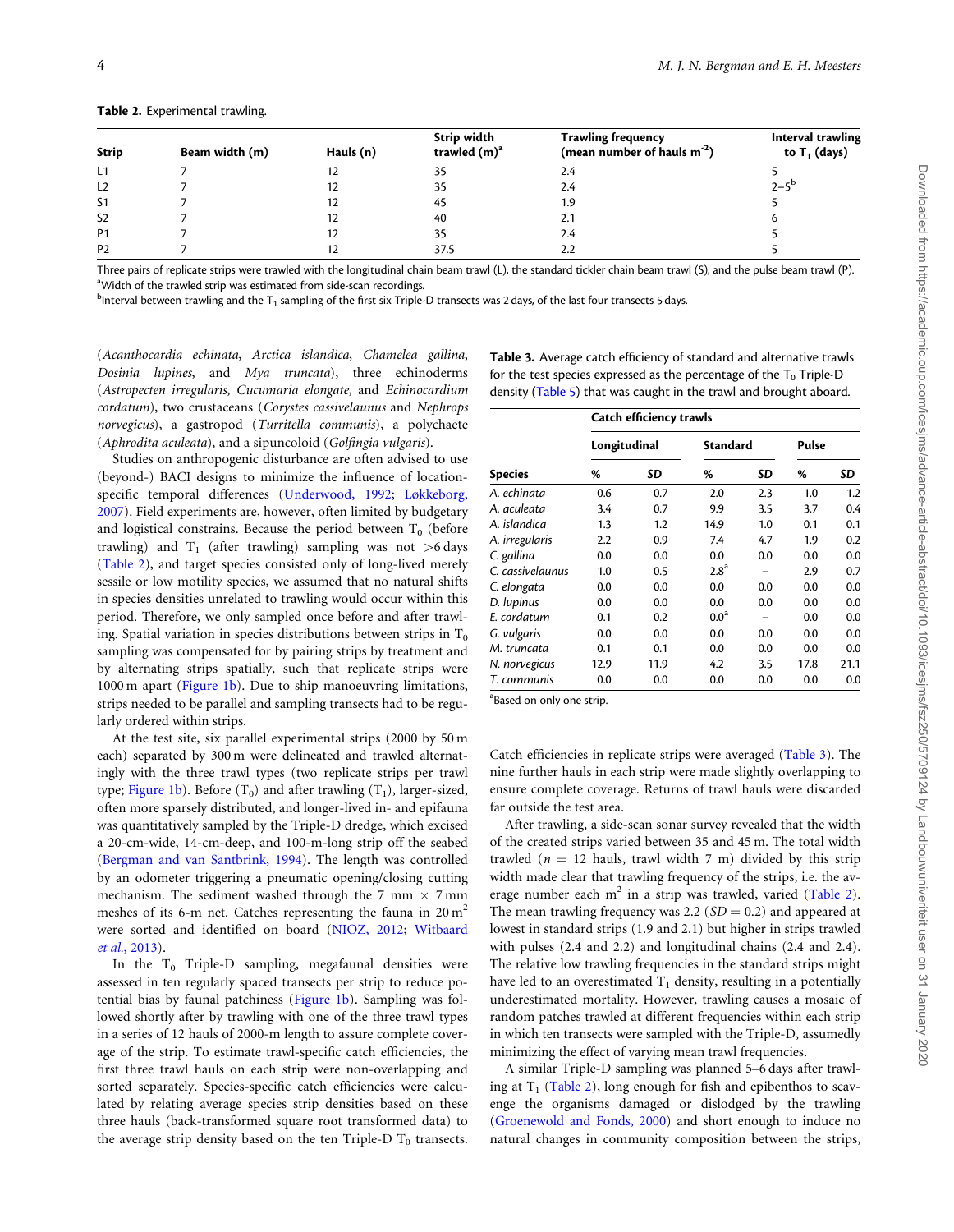<span id="page-4-0"></span>because the test species are long-lived, sessile, and of low mobility. For logistic reasons, scavengers only had 2 days instead of 5 days to remove sub-lethally damaged specimens in six of the ten transects in one of the six strips  $(L_2)$  after trawling ([Table 2](#page-3-0)), which might have resulted in overestimated  $T_1$  densities in this strip and thus an underestimated mortality. The  $T_1$  transects were planned parallel to and within 3 m of the  $T_0$  transects. Side-scan sonar surveys confirmed that all Triple-D  $T_1$  transects were located inside the trawled strip.

#### Data analyses

# Pre-trawling strip differences in faunal distribution

The potential existence of pre-trawling differences in faunal composition at the strip level was assessed using multivariate analysis (PERMANOVA) by comparing a model where strips were nested within trawl type to a non-nested design.

#### Trawling mortality

Differences between standard and alternative trawling were examined by comparing both shifts in species composition using multivariate statistics (community level) and mortality rates in single species. At the community level, a non-metric multi-dimensional scaling (nMDS) plot was used to display the  $T_0$  and  $T_1$  species composition by plotting six centroids each representing a "gravity" centre (community mean) of the ten transects in a strip (Figure 3). The density data of the 13 selected species were square root transformed, and dissimilarity matrices were calculated using the Bray–Curtis similarity. Differences between trawl types were tested by PERMANOVA tests. The first factor "trawl" divided the data set into three trawl types, the second factor "timing" divided the data set into two sampling moments, the third factor nested the replicate strips under trawl type, and the interaction term "trawl  $\times$  timing" tested whether the effects of trawl types differed over the interval  $T_0$ – $T_1$ . Pairwise comparisons used Monte Carlo tests to correct for the limited number of possible permutations. A SIMPER analysis was used to investigate per trawl type the individual species contributions to the dissimilarity in species composition between  $T_1$  and  $T_0$  (Table 4). PERMANOVA and SIMPER analyses used PRIMER (v7.0.13; Clarke and Gorley,  $2006$ ) together with PERMANOVA+ add on ([Anderson](#page-9-0) et al., 2008).

Within single species, the effect of the trawl types was analysed by comparing  $T_0$  and  $T_1$  densities ([Table 5](#page-5-0)). Initial analyses using mixed effect models with strip as a random effect showed that the

strip effect was not significant. Therefore, we used generalized linear models (GLMs) without a random effect with a Poisson error distribution and a logarithmic link function to compare  $T_0$  and  $T_1$  densities. The error distribution was corrected for overdispersion (so-called "quasipoisson" in R). Statistical significance of main effects and interaction was tested using likelihood ratio tests. Each single species model contained trawl type (three levels), timing  $(T_0, T_1)$ , and their interaction as main effects. A significant interaction indicates a difference between trawl types from  $T_0$  to  $T_1$ . To elucidate the reason for a significant interaction, 95% confidence limits were calculated. Means and 95% confidence limits were determined using simulation and afterwards back-transformed ( $n = 1000$ ; [Gelman and Hill, 2007\)](#page-10-0). The simulations were also used to calculate the average percentage of trawling mortalities and 95% confidence limits [\(Figures 4](#page-7-0) and [5](#page-7-0)). All univariate analyses were performed in R v. 3.2.3 [\(R Core](#page-10-0) [Team, 2019\)](#page-10-0). Mixed effects models used package nlme ([Pinheiro](#page-10-0)



Figure 3. Average species composition (nMDS ordination) plot of the strips prior  $(T_0)$  and after  $(T_1)$  trawling. L1 and L2, longitudinal chain beam trawl; S1 and S2, standard tickler chain beam trawl; P1 and P2, pulse beam trawl, all pre-trawling and post-trawling, respectively. Each point represents the centroid of the species densities of ten Triple-D tracks.

| <b>Table 4.</b> Species contributions to the total dissimilarity between $T_0$ and $T_1$ for different trawl types (up to 75%, SIMPER analysis). |  |  |  |
|--------------------------------------------------------------------------------------------------------------------------------------------------|--|--|--|
|--------------------------------------------------------------------------------------------------------------------------------------------------|--|--|--|

| Longitudinal     |            | <b>Standard</b>  |            | Pulse            |            |  |
|------------------|------------|------------------|------------|------------------|------------|--|
| <b>Species</b>   | Contrib. % | <b>Species</b>   | Contrib. % | <b>Species</b>   | Contrib. % |  |
| E. cordatum      | 15.1       | E. cordatum      | 17.7       | T. communis      | 13.8       |  |
| A. irregularis   | 12.2       | T. communis      | 13.8       | E. cordatum      | 12.4       |  |
| T. communis      | 11.5       | A. irregularis   | 8.4        | A. irregularis   | 8.9        |  |
| C. cassivelaunus | 10.2       | D. lupinus       | 8.3        | C. cassivelaunus | 8.7        |  |
| A. aculeata      | 7.5        | C. cassivelaunus | 7.7        | D. lupinus       | 8.1        |  |
| D. lupinus       | 6.9        | C. gallina       | 6.8        | A. aculeata      | 7.7        |  |
| C. elongata      | 6.4        | A. aculeata      | 6.4        | C. gallina       | 7.3        |  |
| C. gallina       | 6.3        | C. elongata      | 5.7        | G. vulgaris      | 6.7        |  |
| Av. diss.        | 33.6       | Av. diss.        | 30.6       | Av. diss.        | 27.2       |  |

Last row (Av. diss.) gives the average dissimilarity between all pairs of  $T_0-T_1$  samples. For densities see [Table 5.](#page-5-0)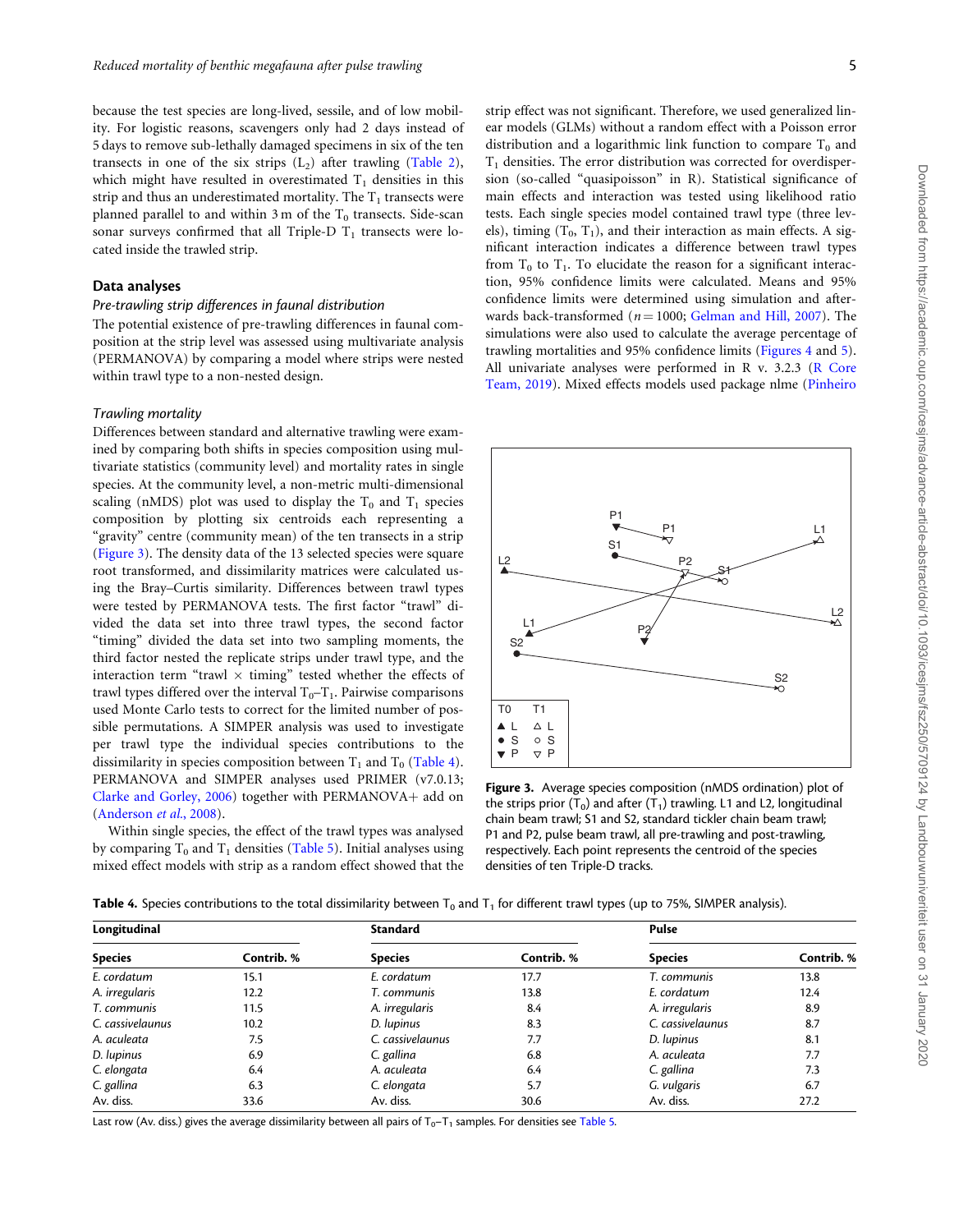|                  | Longitudinal                                |                                                      | <b>Standard</b>                             |                                             | Pulse                                       |                                             |                                        |
|------------------|---------------------------------------------|------------------------------------------------------|---------------------------------------------|---------------------------------------------|---------------------------------------------|---------------------------------------------|----------------------------------------|
| <b>Species</b>   | $T_0$ density<br>$(n = 100 \text{ m}^{-2})$ | T <sub>1</sub> density<br>$(n = 100 \text{ m}^{-2})$ | $T_0$ density<br>$(n = 100 \text{ m}^{-2})$ | $T_1$ density<br>$(n = 100 \text{ m}^{-2})$ | $T_0$ density<br>$(n = 100 \text{ m}^{-2})$ | $T_1$ density<br>$(n = 100 \text{ m}^{-2})$ | P-value<br>trawl<br>type $\times$ time |
| A. echinata      | $5.5(3.5-8.3)$                              | $0.8(0.3-2.4)$                                       | $4(2.4-6.7)$                                | $1.2(0.5-3)$                                | $2.6(1.4-4.7)$                              | $1.7(0.8-3.7)$                              | 0.11                                   |
| A. aculeata      | $25.9(20.4-34)$                             | $10.7(7.3-16.1)$                                     | $21.4(16.4-28.1)$                           | $12.2(8.7-17.7)$                            | $16.9(12.5-23)$                             | $18.9(14.3-25.4)$                           | 0.01                                   |
| A. islandica     | $7.5(4.9-11.8)$                             | $3.6(2-6.4)$                                         | $3.2(1.7-6.4)$                              | $2.5(1.3-5.3)$                              | $5(3-8.4)$                                  | $3.8(2.1 - 7.1)$                            | 0.62                                   |
| A. irregularis   | 53.7 $(42.6 - 66.3)$                        | $15.3(10-22.8)$                                      | $42.4(32.7-54.4)$                           | $22(15.6 - 31.5)$                           | $39.4(30-51.1)$                             | $30.9(23.6-41.6)$ 0.01                      |                                        |
| C. gallina       | $20.6(15.6-26.8)$                           | $12.3(8.6-18)$                                       | $16.7(12.2-22.6)$                           | $10.6(7.3-15.9)$                            | $14(10.3-19.9)$                             | $7.9(5.1 - 12.2)$                           | 0.95                                   |
| C. cassivelaunus | 33 $(26.5 - 40.9)$                          | $9.8(6.6 - 14.6)$                                    | $24.2(18.7-31.6)$                           | $15.5(11.2 - 21.6)$                         | $29.8(23.1-37.7)$                           | 19.6 (14.8-26.9)                            | 0.02                                   |
| C. elongata      | $15.5(11.9-20.2)$                           | 6.2 $(4.1-9.4)$                                      | $11.5(8.5-15.4)$                            | $10(7.2-13.8)$                              | $11.3(8.3-15.4)$                            | $10.3(7.5-14.4)$                            | 0.03                                   |
| D. lupinus       | $44.9(36.6 - 54.8)$                         | $20.5(15.2-27.4)$                                    | $35(28.2-44)$                               | $22(16.6-29.6)$                             | $32(25.6 - 40.7)$                           | $30(23.6-38)$                               | 0.01                                   |
| E. cordatum      | $154.3(129.5-183.7)$                        | $54.4(39.8 - 74.8)$                                  | $161.5(135.6 - 194.1)$                      | 63.2 <sup>a</sup> (47.4–84.9)               | 113.5 (94-138.5)                            | $105.5^a$ (86-130.7)                        | 0.00                                   |
| G. vulgaris      | $4.5(2.4-8.6)$                              | $2.5(1.1-5.5)$                                       | $5.5(3.2-9.9)$                              | $3.3(1.6-6.9)$                              | $6(3.6 - 10.4)$                             | $1.5(0.5-4.6)$                              | 0.48                                   |
| M. truncata      | $6(3.7-9.2)$                                | $1.8(0.8-3.9)$                                       | $5.2(3.3-8.3)$                              | $3.5(2-6.3)$                                | $4(2.2 - 7.3)$                              | $4.5(2.7 - 7.4)$                            | 0.08                                   |
| N. norvegicus    | $3.2(1.9-5.5)$                              | $0.5(0.1-1.9)$                                       | $4.9(3 - 7.7)$                              | $0.3(0-2.2)$                                | $2.3(1.2-4.4)$                              | $0.5(0.1-2)$                                | 0.50                                   |
| T. communis      | $137.9(110.9-173.4)$                        | $74.1(53.7-98.7)$                                    | 123.3 (96.7-156.5)                          | 78.4 (58.4-105.7)                           | $91.3(69.4 - 122.2)$                        | $69.4(50.5-96.5)$                           | 0.47                                   |

<span id="page-5-0"></span>**Table 5.** Mean species densities ( $n=100\,\rm{m}^{-2}$ ) based on back-transformed logarithmically transformed values with 95% confidence interval for Tripe-D transects in replicate strips before  $(T_0)$  and after  $(T_1)$  trawling.

Within trawl type, bold number indicates significant density decreases per trawl type (based on 95% confidence limits). Between trawl types, underlined values denote significant differences between longitudinal chain and pulse  $T_1$  values. In the last column, bold P-values indicate a significant interaction between trawl type and timing  $(T_0-T_1; P < 0.05$ ; GLM with Poisson error distribution and logarithmic link function).

<sup>a</sup>Significant difference between standard and pulse  $T_1$  values.

[et al., 2019\)](#page-10-0), and simulations were carried out using package arm ([Gelman and Su, 2018](#page-10-0)).

# $P = 0.7$ , even though some differences existed between individual strips (PERMANOVA,  $P = 0.014$ ). Thus, existing variation between individual strips was successfully compensated for by pairing two strips within each trawl type.

#### Power analysis

To assess the statistical power to find a significant difference between species densities, we performed a power analysis [\(Johnson](#page-10-0) *et al.*[, 2015](#page-10-0)) using the average Triple-D  $T_0$ -density of the 13 species and their variation between strips  $(n=6)$  and between transects ( $n = 10$  per strip). Two datasets were generated for each species. The first set was based on the mean pre-trawling densities  $(T_0)$  and the variances between transects and strips. The second dataset (treatment) simulated post-trawling densities  $(T_1)$  with an effect size of 10–90% in 10% increments using  $T_0$  variances. We used two generalized linear mixed models with a Poisson distribution and strips as a random effect. The null model included one variable, namely trawling effect. The nested model was an intercept-only model with the same random effect. Overdispersion was modelled via an extra random effect for each Triple-D transect (Bates et al.[, 2015](#page-9-0)). A likelihood ratio test between null and nested models gave the significance of the trawling effect. This was repeated 400 times for each effect size. The power was calculated as  $1 -$  the relative number of times the test failed to detect a significant difference between  $T_0$  and  $T_1$  (trawl mortality) expressed as a percentage of the total number of simulations (i.e.  $1 -$  type-II error; [Table 6\)](#page-6-0). Power analysis was repeated for several experimental designs to examine the increase in power due to variation in the numbers of strips and transects. We calculated power for 2 strips with 10 and 20 transects, for 4 strips with 5, 10, and 20 transects, and for 8 strips with 5 and 10 transects ([Figure 6](#page-8-0)). Per species, this resulted in a total of 28000 simulations.

#### Results

#### Pre-trawling faunal distribution

Before trawling, no statistical difference was found in the species composition of the three pairs of replicate strips (PERMANOVA,

#### Catch efficiency

The catch efficiency of the trawls was relatively low for most test species ([Table 3\)](#page-3-0). The highest efficiencies (7–15%) were found for large-sized, epibenthic or shallow-burrowing species, such as A. irregularis, A. aculeate, and A. islandica, as well as for the commercially targeted N. norvegicus (18%). Less than 3% of the shallow-burrowing C. cassivelaunus (females, juveniles) and A. echinata were caught. Catch efficiency for the large-sized deeper-burrowing M. truncata and E. cordatum was <0.1%, and that for the other five smaller-sized species was nihil.

# Trawling mortality

# Multiple species

After trawling, all megafaunal communities changed in a similar direction, regardless the type of trawl as indicated by a similar shift of the centroids to the right in [Figure 3](#page-4-0). The distance of displacement is indicative of the degree of change. Compared to standard trawling, trawling with longitudinal chains gave a larger displacement and, contrastingly, pulse trawling gave a smaller displacement. Shifts between trawl types over the interval  $T_0 - T_1$ were significantly different ( $P = 0.032$  for the interaction term trawl  $\times$  timing). Pairwise PERMANOVA tests between T<sub>0</sub> and T<sub>1</sub> communities within trawl types may well indicate a ranking in the effects of trawl types: the shift from  $T_0$  to  $T_1$  was strongly significant for longitudinal chain trawling  $(P = 0.005)$ , almost significant for standard trawling ( $P = 0.10$ ), and insignificant for pulse trawling  $(P = 0.42)$ . The ranking in P-values calculated for pairwise comparisons between trawl types at  $T_1$  seems in line with this: a significant difference in species composition between longitudinal and pulse trawling ( $P = 0.04$ ), whereas the P-value was 0.63 for longitudinal chain trawling vs. standard trawling and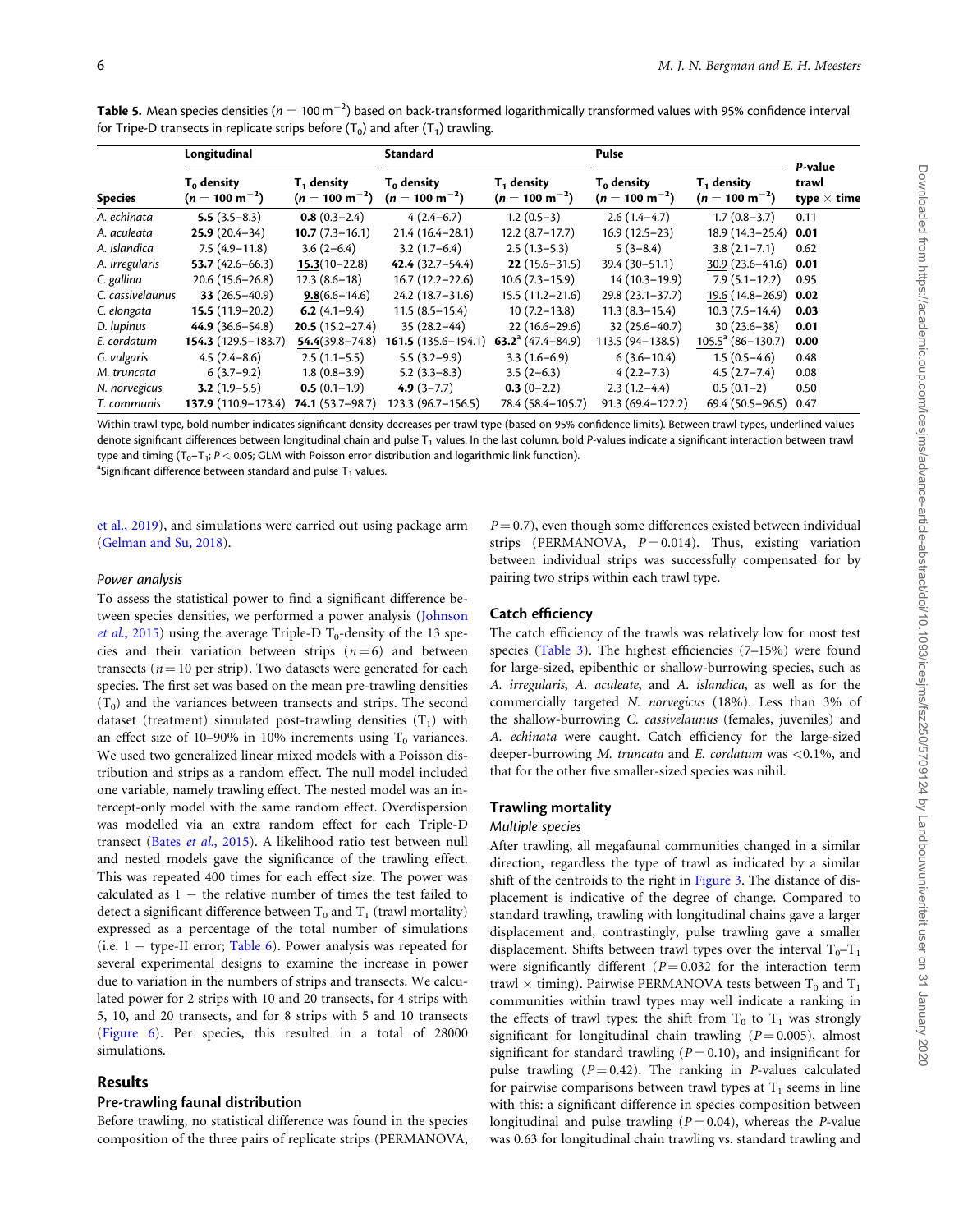| <b>Species</b>   | $T_0$ density (n = 20 m <sup>-2</sup> ) | Variance         |               | Overdispersion |             | Effect size (% change) for 80% of power |                                |
|------------------|-----------------------------------------|------------------|---------------|----------------|-------------|-----------------------------------------|--------------------------------|
|                  |                                         | <b>Transects</b> | <b>Strips</b> | $\chi^2$       | P-value     | 2 strips; 10<br>transects each          | 8 strips; 20<br>transects each |
| A. echinata      | 0.67                                    | 0.37             | $\mathbf 0$   | 2.05           | 0.15        | 85                                      | 38                             |
| A. aculeata      | 3.89                                    | 0.19             | $\mathbf 0$   | 12.04          | < 0.001     | 63                                      | 33                             |
| A. islandica     | 0.81                                    | 0.37             | 0.14          | 3.50           | 0.06        | 87                                      | 54                             |
| A. irregularis   | 7.79                                    | 0.27             | 0.03          | 51.22          | 0           | 64                                      | 38                             |
| C. gallina       | 3.05                                    | 0.21             | 0.02          | 11.09          | < 0.001     | 57                                      | 29                             |
| C. cassivelaunus | 5.18                                    | 0.22             | 0.03          | 19.78          | 0           | 68                                      | 39                             |
| C. elongata      | 2.47                                    | 0.06             | 0             | 0.63           | 0.43        | 55                                      | 22                             |
| D. lupinus       | 6.97                                    | 0.13             | 0.01          | 16.38          | < 0.001     | 45                                      | 23                             |
| E. cordatum      | 25.56                                   | 0.23             | 0.02          | 187.51         | 0           | 51                                      | 25                             |
| G. vulgaris      | 0.72                                    | 0.79             | 0             | 16.57          | 0           | 80                                      | 36                             |
| M. truncata      | 0.97                                    | 0.08             | 0.02          | 0.11           | 0.74        | 73                                      | 31                             |
| N. norvegicus    | 0.56                                    | 0.40             | $\Omega$      | 1.90           | 0.17        | 88                                      | 40                             |
| T. communis      | 18.32                                   | 0.51             | 0.08          | 336.20         | $\mathbf 0$ | 62                                      | 39                             |

<span id="page-6-0"></span>

Average T $_0$  density of the Triple-D transects per species ( $n=$  20 m $^{-2}$ ), transect and strip variance, results of overdispersion test, and the effect size that would give a statistically significant ( $\alpha$  = 0.05) difference between two means with 80% of power for (i) current sampling design: two strips with each ten transects (bold) and as an example (ii) eight strips with each 20 transects.

0.19 for pulse trawling vs. standard trawling. In addition, the average dissimilarity, indicative for the change in community composition between  $T_0$  and  $T_1$  communities, decreased from longitudinal trawling via standard trawling to pulse trawling (SIMPER dissimilarity values 33.6, 30.6, and 27.2; [Table 4](#page-4-0)).

Contributions of the individual species to the shifts in community centroids in [Figure 3 \(i](#page-4-0).e. the average dissimilarity between  $T_0$  and  $T_1$  for each trawl type) indicated that 9 of the 13 species contributed 75% to the total dissimilarity [\(Table 4](#page-4-0)). The seven species common to all three trawl types contributed >66% to the total dissimilarity between  $T_0$  and  $T_1$ . The highest ranked three species are the same for each trawl type, namely E. cordatum, T. communis, and A. irregularis.

#### Single species

Almost all species showed reduced mean densities after trawling irrespective of trawl type ([Table 5](#page-5-0)). Only in pulse trawling, two species did increase on average slightly (though not significantly), namely A. aculeata and M. truncata. Significant decreases in density, however, existed after longitudinal chain trawling in nine species (bold in columns 5 and 6) and after standard trawling in three species (bold values in columns 1 and 2 in [Table 5](#page-5-0)). None of the species showed a significant decline after pulse trawling (columns 3 and 4 in [Table 5\)](#page-5-0). Before trawling, species densities were the same, since none of the  $T_0$  densities were significantly different.

In 6 of the 13 species, density changes from  $T_0$  to  $T_1$  differed significantly between trawl types (GLM interaction between trawl type and timing, last column of [Table 5\)](#page-5-0), namely A. aculeata, A. irregularis, C. cassivelaunus, Cucumaria elongata, Dosinia lupinus, and E. cordatum. In three of these species, significance appears to be due to a strong decrease only after longitudinal trawling and almost no decrease after pulse trawling (A. aculeata, C. elongata, and D. lupinus), while in the other three species (A. irregularis, C. cassivelaunus, and E. cordatum),  $T_1$  densities decreased just stronger after longitudinal trawling than after pulse trawling. Only in E. cordatum, there is also a significant difference between  $T_1$  densities after standard and pulse trawling. Between  $T<sub>1</sub>$  densities in standard and longitudinal trawling, no significant differences were found.

[Figure 4](#page-7-0) condenses the results of [Table 5,](#page-5-0) showing the relative decrease (i.e., mortality) after trawling for each species and three trawl types. In 11 species (4 significant) longitudinal trawling gives a higher mortality than pulse trawling and, similarly, in 12 species (0 significant) a higher mortality than standard trawling. In 10 of the 13 species, however, pulse trawling results in less mortality than standard trawling, although only significant for E. cordatum. The probability to find 10, 11, or 12 of the 13 species with lower or higher mortalities by chance is 0.046, 0.011, and 0.0017, respectively (one-sided binomial test assuming less mortality for alternative trawls).

Averaged over all species (ignoring within species variation) trawling mortality decreased from longitudinal chain trawling (62%) through standard (44%) to pulse trawling (25%), although mortality was only significantly different between pulse and longitudinal chain trawling ([Figure 5\)](#page-7-0). Based on these averages, longitudinal trawling may cause 41% more mortality when compared to standard trawling, while pulse trawling may give 43% less mortality.

#### Statistical power

The minimum species-specific effect size required to detect a statistically ( $\alpha$  = 0.05) significant difference between two means with an 80% certainty is given for two test designs (Table 6, last two columns). In the used test design with two strips (ten transects each), the minimum change between, e.g.  $T_0$  and  $T_1$  densities has to be on average 68%, varying from 45% for D. lupinus to 88% for N. norvegicus. Lower changes in density as found for many test species [\(Figure 4](#page-7-0) and [Table 5\)](#page-5-0) lead to less power and thus lower probability to detect an existing difference. Power can be improved if sampling error is reduced, e.g. by including more strips and/or transects. For example, a test design with 160 samples spread over 8 strips (20 transects each) requires a minimum mean trawling mortality of only 34% to achieve 80% of power (Table 6).

[Figure 6](#page-8-0) gives two typical power plots, each depicting the power curves for seven different test designs regarding number of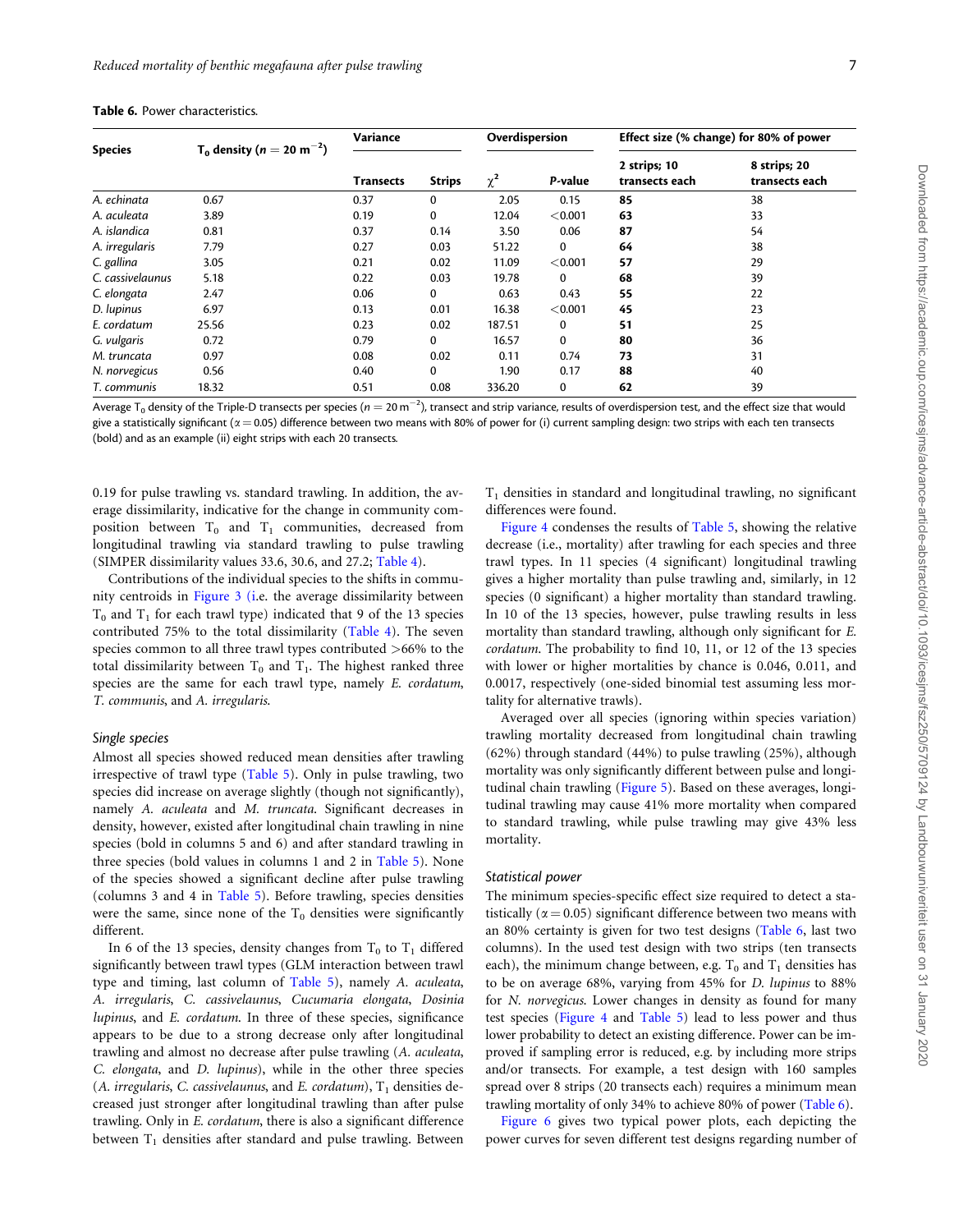<span id="page-7-0"></span>

Figure 4. Average trawling mortality per species due to different trawl types expressed as percentage change relative to the initial  $T_0$  species density (with 95% confidence limits based on simulations, see "Material and methods" section). L, longitudinal chain beam trawl; S, standard tickler chain beam trawl; P, pulse beam trawl. Note that confidence limits extending below -25% are not shown.



Figure 5. Mean trawling mortality (with 95% confidence limits) per trawl type averaged over all species.

strips (S) and transects (T) for a particular species. The power plots of the other 11 species are available in the [Supplementary](https://academic.oup.com/icesjms/article-lookup/doi/10.1093/icesjms/fsz250#supplementary-data) [material](https://academic.oup.com/icesjms/article-lookup/doi/10.1093/icesjms/fsz250#supplementary-data). Astropecten irregularis ([Figure 6a](#page-8-0)) represents the best example of a group of species where an increase in strip numbers leads to a lower effect size to achieve 80% of power. In a design of 8 strips with 5 transects each ( $n = 40$ ), a smaller difference (lower effect size) can be detected with 80% of power than in 4 strips with 20 transects each ( $n = 80$ ); thus, half the effort still has more power if spread over double the number of strips. Similar responses are found for T. communis, C. cassivelaunus, E. cordatum, A. aculeata, D. lupinus and A. islandica [\(Supplementary Figures](https://academic.oup.com/icesjms/article-lookup/doi/10.1093/icesjms/fsz250#supplementary-data) [S1–S6\)](https://academic.oup.com/icesjms/article-lookup/doi/10.1093/icesjms/fsz250#supplementary-data), all species with clustered distributions, as indicated by relatively high mean strip variances and a significant overdispersion ([Table 6](#page-6-0)). Contrastingly, in the second group of species represented by C. elongata [\(Figure 6b](#page-8-0)), more strips do not lead to lower effect sizes at 80% of power. Lower effect sizes are simply achieved by including more transects. Analogous responses are found in N. norvegicus, G. vulgaris, M. truncata, and A. echinata, all species with homogeneous distributions, smaller mean strip variances, and no overdispersion ([Supplementary Figures S7–S10](https://academic.oup.com/icesjms/article-lookup/doi/10.1093/icesjms/fsz250#supplementary-data)). Chamelea gallina [\(Supplementary Figure S11\)](https://academic.oup.com/icesjms/article-lookup/doi/10.1093/icesjms/fsz250#supplementary-data) shows an intermediate response.

# **Discussion**

# Differences in trawling mortality

In this study, we tested the impact of two alternative trawl types on 13 megafaunal species. Many fragile, larger-sized, and longerlived in- and epibenthic species are vulnerable to trawling and have become rare in the southern North Sea during the last decennia ([de Vooys, 2004](#page-10-0); [Capasso](#page-10-0) et al., 2010; [Witbaard](#page-11-0) et al., [2013;](#page-11-0) [van Denderen](#page-11-0) et al., 2014). Regular trawling also affects long-living sponge and bivalve beds including their biogenically structured three-dimensional habitats [\(Sheppard, 2006](#page-11-0)) and leads to less habitat complexity (Gray et al.[, 2007](#page-10-0)). The loss of vulnerable species and habitats hampers the detection of trawling impact in field studies (Teal et al.[, 2014](#page-11-0); this study), while un-trawled test areas are virtually non-existing. The still present megafaunal species, such as our 13 test species, are most likely characterized by life history strategies that make them less vulnerable to trawling. In addition, many benthic species including 8 of the 13 test species show clustered distributions [\(Table 6](#page-6-0); [Morrisey](#page-10-0) et al., 1992).

Less species, less vulnerable to trawling, and lower and clustered abundances lead to the loss of statistical power to detect trawling impact. Species-specific differences in density ([Table 5](#page-5-0)) were often too small ([Table 6](#page-6-0)) to result in significant comparisons, both between  $T_1$  densities due to different trawl types and between  $T_0$  and  $T_1$  densities within trawl types. Comparisons between trawl types were only significant between trawl types generating the most contrasting  $T_1$  densities, namely longitudinal and pulse trawling (three species; [Table 5](#page-5-0)). The difference between  $T_1$ densities after standard trawling and pulse trawling was only for E. cordatum large enough to become significant, for other species, the  $T_1$  densities differed not enough for significance, and comparisons most likely had too little power [\(Table 6](#page-6-0)). For the same reason,  $T_1$  differences between longitudinal chain trawling and standard trawling were not statistically significant. These results indicate that standard trawling has an impact that lies between those of longitudinal chain and pulse trawling.

Other results, although not always based on statistically significant differences, consistently support the above conclusion of a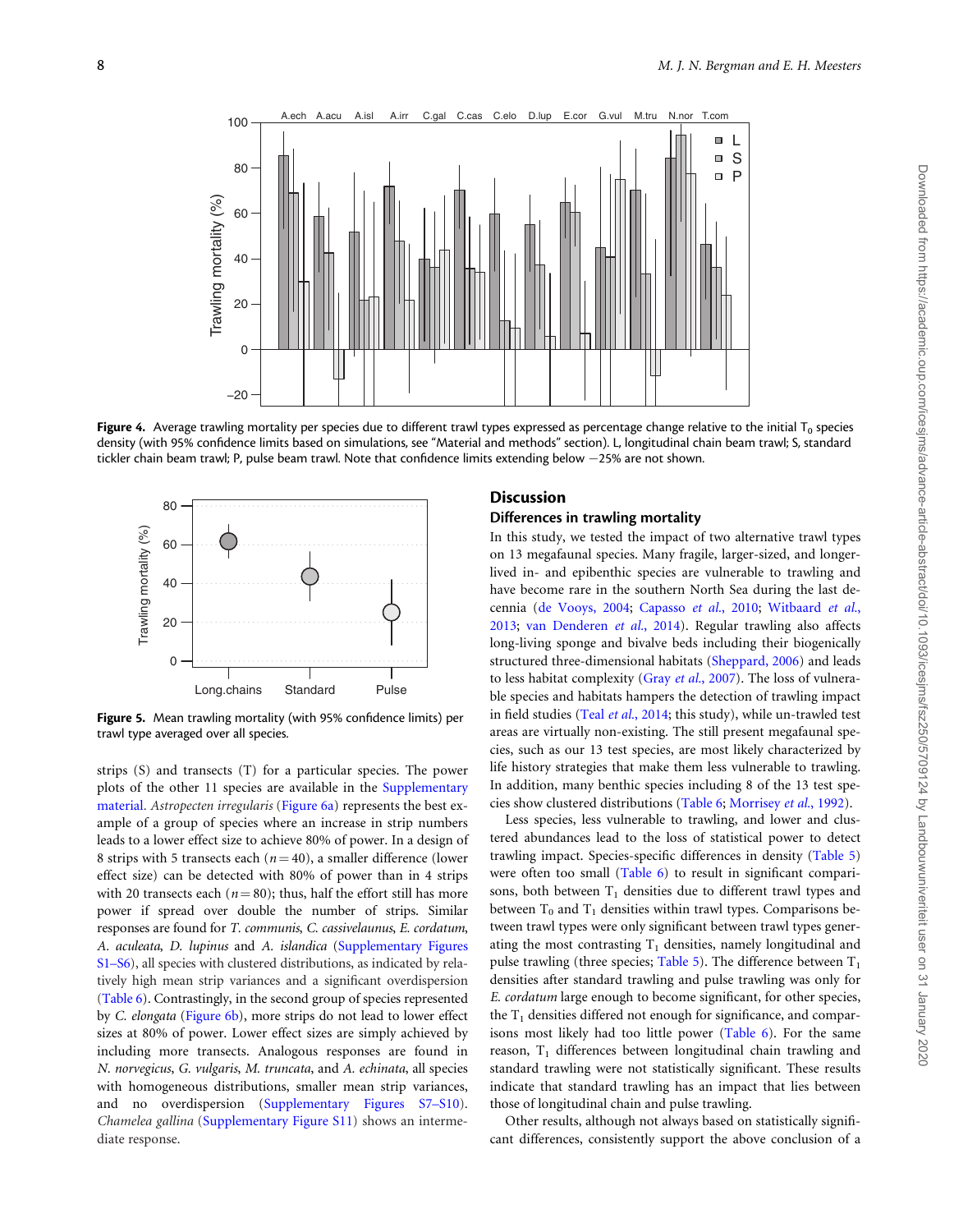<span id="page-8-0"></span>

Figure 6. Power plots of (a) A. irregularis and (b) C. elongata for detecting a significant difference between two means of 7 different scenarios combining different numbers of strips (S) and sampling transects (T). Horizontal line depicts 80% power.

decreasing impact from longitudinal chain trawling, via standard to pulse trawling:

- (i) The number of single species with significant trawling mortality show a ranking: longitudinal trawling (9), standard trawling (3), and pulse trawling (0); ([Table 5](#page-5-0)).
- (ii) Mortality averaged over all species [\(Figure 5\)](#page-7-0) decreased from longitudinal chain trawling (62%) to standard trawling (44%) to pulse trawling (25%), although differed significantly only between longitudinal chain trawling and pulse trawling. These averages suggest that compared to standard trawling, longitudinal chain trawling may give 41% more mortality and pulse trawling may give 43% less mortality.
- (iii) The change in species composition was largest and significant after longitudinal trawling, less after standard trawling, and least after pulse trawling ([Figure 3](#page-4-0);  $P = 0.005, 0.10,$  and 0.42, respectively), corresponding with a decreasing dissimilarity between  $T_0$  and  $T_1$  sampling from 33.6, to 30.6, to 27.2, respectively ([Table 4](#page-4-0)). Pairwise comparisons between trawl types at  $T_1$  also confirm this trend: the P-value is 0.04 for longitudinal trawling vs. pulse trawling, 0.63 for longitudinal chain trawling vs. standard trawling, and 0.19 for standard trawling vs. pulse trawling.
- (iv) The probability that 12 of the 13 species show higher mortality after longitudinal trawling than after standard trawling ([Figure 4\)](#page-7-0) and 10 of the 13 species  $(P=0.046)$  show lower

mortality was solely due to chance appeared 0.0017 and 0.046, respectively.

This study was aimed at comparing direct mortality rates due to the three trawl types. The absolute mortality rates found are most likely related to the type of test species and the soft sediment test area. That might be the reason that our estimate for standard mortality (25%) is on the higher end of the range of a large number of experimental studies reported in [Hiddink](#page-10-0) et al. (2017) who give a median depletion of 14% with 25% being the 95% percentile. Estimates for standard trawling mortality in other studies seem to suggest that mortality rates are higher in softer sediments than in sandier sediments ([Bergman and van Santbrink, 2000;](#page-9-0) [van Denderen](#page-11-0) et al., 2014). A higher mortality can also be anticipated in un-trawled areas when inhabited by vulnerable taxa, such as ascidians, soft corals, bivalve banks, and reef-building polychaetes.

# Physical differences between trawl types

Differences in trawling impact can be related to properties of the trawls (i.e. stimulation type, weight, and towing speed) generating a disturbance of the sediment over a certain depth [\(Table 1\)](#page-2-0). The median disturbance depth for a wide variety of beam trawls is 2.7 cm ([Hiddink](#page-10-0) et al., 2017) but can range up to 8 cm for con-ventional tickler chain trawls ([Paschen](#page-10-0) et al., 2000). The stronger impact found for longitudinal chain trawling relative to standard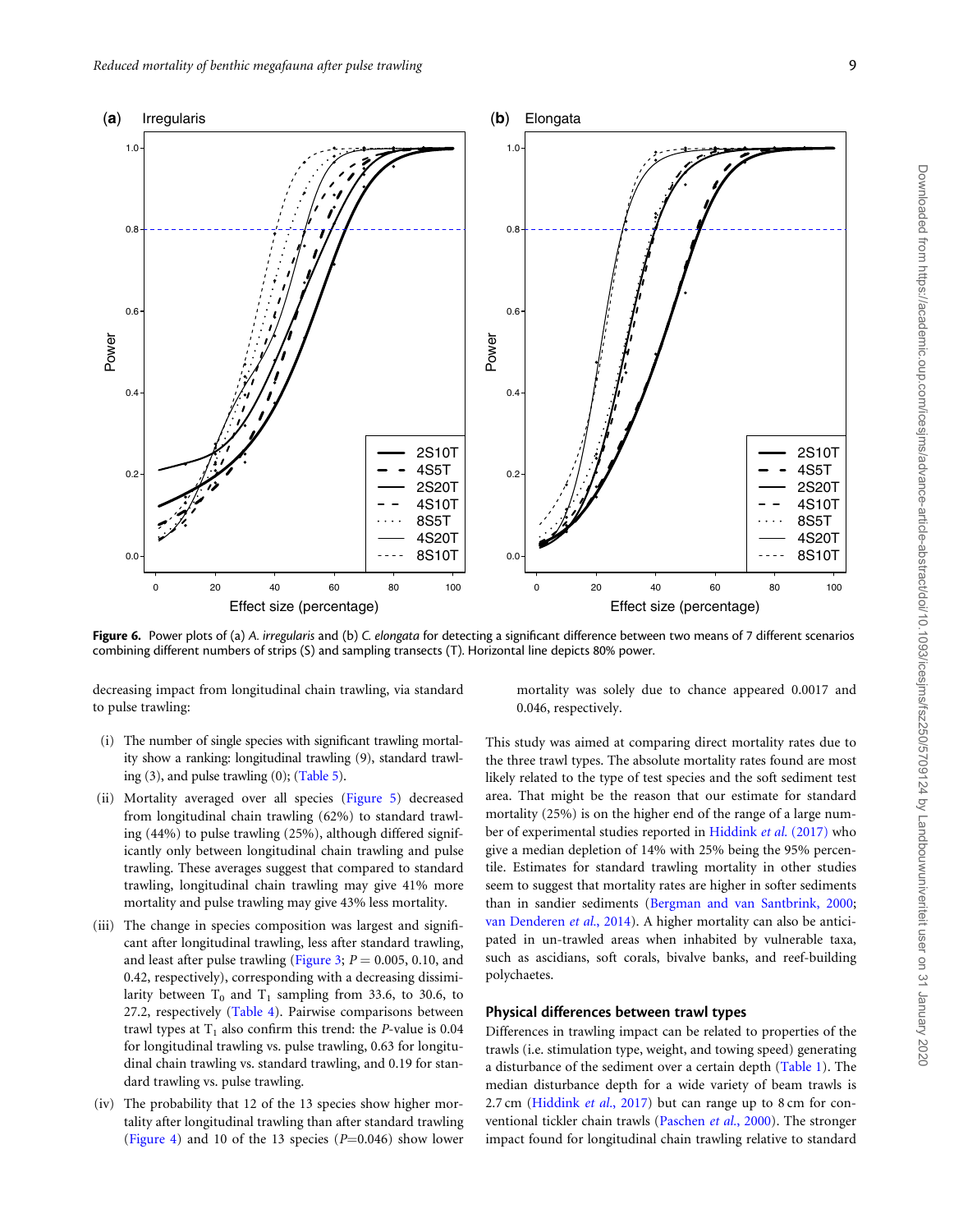<span id="page-9-0"></span>trawling cannot be related to weight or towing speed as weight was less than the standard trawl and speed similar [\(Table 1\)](#page-2-0). Most likely the longitudinal chains wiggled and thrashed through the seabed, contrary to the initial expectations that the chains would stay parallel while being towed, leaving the seabed in between intact. If so, fitting extra longitudinal chains or cables in pulse trawls, often common practice to improve their commercial efficiency, most probably will increase direct mortality substantially.

Pulse gears are lacking cross running tickler chains and are consequently lighter than standard trawls. [Depestele](#page-10-0) et al. (2016) reported a mean disturbance depth of 1–2 cm for both standard and pulse beam trawls and related the diminished alteration of the seabed bathymetry after pulse trawling to reduced disturbance. Likewise, differences in sediment depth disturbance were found for electro-fitted SumWing (PulseWing) trawls, which penetrated 55% less deep than tickler chain SumWing trawls (1.8 and 4.0 cm, respectively; [Depestele](#page-10-0) et al., 2019). The lower towing speed of pulse trawls, both in commercial practice and in field studies, may contribute to reduced damage and mortality by the pass of the trawl.

# Bias in results

Variations in mean trawling frequency of the strips caused by more or less accidental overlap in hauls may introduce bias. Both standard strips appeared trawled at the lowest frequencies ([Table 2\)](#page-3-0) potentially leading to overestimated  $T_1$  densities (i.e. underestimated mortality). As a consequence, differences in mortality between standard trawling and pulse trawling might have been underestimated and differences in mortality between standard and longitudinal trawling might have been overestimated. On the other hand, average mortality in the longitudinal strips may have been underestimated, since the interval between trawling and  $T_1$  sampling in  $L_2$  was shorter than planned, 2 days instead of 5 days. Due to both sources of bias, differences between pulse and other trawl types may have been larger if the strips were trawled with equal frequencies and intervals.

Another potentially biasing factor is the survival of specimens discarded after trawling, causing an underestimated  $T_1$  density and consequently overestimated mean mortality. In A. islandica with its relative high catchability in standard trawls (15%; [Table 3](#page-3-0)) but low survival (12% in survival tanks; [Lindeboom and](#page-10-0) [de Groot, 1998\)](#page-10-0), this overestimate could have been at most 1.8%, which will not change conclusions ([Figure 4\)](#page-7-0). For A. *irregularis* and A. aculeata pairing relative high catch efficiencies with high mean survival percentages (90% in tanks; [Kaiser and Spencer,](#page-10-0) [1995;](#page-10-0) [Depestele](#page-10-0) et al., 2014), overestimates in mortality could have reached up to 7 and 9%, respectively, also not changing the conclusions. For the majority of test species, however, this bias due to survival is negligible since their species-specific catch efficiencies in the trawls were small in comparison to trawling mortality (also reported in Bergman and van Santbrink, 2000).

#### Statistical power

In the current experimental design, statistical power to detect a significant ( $\alpha$  = 0.05) difference between two means was <80% for many species (c.f. [Tables 5](#page-5-0) and [6\)](#page-6-0). Power can be improved by attaining a smaller sampling error, e.g. by increasing the numbers of samples. The power plots [\(Figure 6\)](#page-8-0) indicate that statistical power can be higher after increasing the number of strips or

transects. For species such as A. irregularis [\(Figure 6a](#page-8-0) and [Supplementary Figures S1–S6](https://academic.oup.com/icesjms/article-lookup/doi/10.1093/icesjms/fsz250#supplementary-data)) with more clustered distributions at strip scale [\(Table 6](#page-6-0)), power improves if the same number of transects (or even less) is spread over more strips. On the other hand, species such as *C. elongata* [\(Figure 6b](#page-8-0) and [Supplementary](https://academic.oup.com/icesjms/article-lookup/doi/10.1093/icesjms/fsz250#supplementary-data) [Figures S7–S10](https://academic.oup.com/icesjms/article-lookup/doi/10.1093/icesjms/fsz250#supplementary-data)) representing more homogeneous distributed species ([Table 6\)](#page-6-0), require simply more transects irrespective the number of strips. Since in our experiment seven test species required more strips and five test species required more transects to attain sufficient power, an optimal design would have included a combination of more strips with more transects. Budgetary limitations often will impede such project extensions, and another option is to perform field studies in un-trawled reference areas with higher abundances of vulnerable species.

# Supplementary data

[Supplementary material](https://academic.oup.com/icesjms/article-lookup/doi/10.1093/icesjms/fsz250#supplementary-data) is available at the ICESJMS online version of the manuscript.

# Acknowledgements

The authors thank Stefan Groenewold and the crew of the research vessels RV Tridens and Zirfaea for their co-operation. We are grateful for the additional comments to improve this article provided by the anonymous reviewers.

# Funding

This work was funded by the European Commission (project REDUCE; FAIR CT-97-3809), "Reduction of adverse environmental impact of demersal trawls" and co-funded by the Netherlands Ministry of Agriculture, Nature Management and Fisheries through Research Programme 324 "Ecosystem effects of fishing".

#### References

- Anderson, M. J., Gorley, R. N., and Clarke, K. R. 2008. PERMANOVA+ for PRIMER: Guide to Software and Statistical Methods. PRIMER-E, Plymouth, UK. 214 pp.
- Anon. 2002. Reduction of Adverse Environmental Impact of Demersal Trawls (REDUCE). Final Report EU Contract FAIR CT-97-3809. 257 pp.
- Anon. 2012. Mariene Strategie voor het Nederlandse deel van de Noordzee 2012–2020. Ministerie van Infrastructuur en Milieu, Den Haag. 142 pp.
- Bates, D., Mächler, M., Bolker, B., and Walker, S. 2015. Fitting linear mixed-effects models using lme4. Journal of Statistical Software, 67: 1–48.
- Bergman, M. J. N., and Hup, M. 1992. Direct effects of beam trawling on macrofauna in a sandy sediment in the southern North Sea. ICES Journal of Marine Science, 49: 5–11.
- Bergman, M. J. N., Ubels, S. M., Duineveld, G. C. A., and Meesters, E. W. G. 2015. Effects of a 5-year trawling ban on the local benthic community in a wind farm in the Dutch coastal zone. ICES Journal of Marine Science, 72: 962–972.
- Bergman, M. J. N., and van Santbrink, J. W. 1994. A new benthos dredge (Triple-D) for quantitative sampling of infauna species of low abundance. Netherlands Journal of Sea Research, 33: 129–133.
- Bergman, M. J. N., and van Santbrink, J. W. 2000. Mortality in megafaunal benthic populations caused by trawl fisheries on the Dutch continental shelf in the North Sea in 1994. ICES Journal of Marine Science, 57: 1321–1331.
- Buhl-Mortensen, L., Ellingsen, K. E., Buhl-Mortensen, P., Skaar, K. L., and Gonzalez-Mirelis, G. 2016. Trawling disturbance on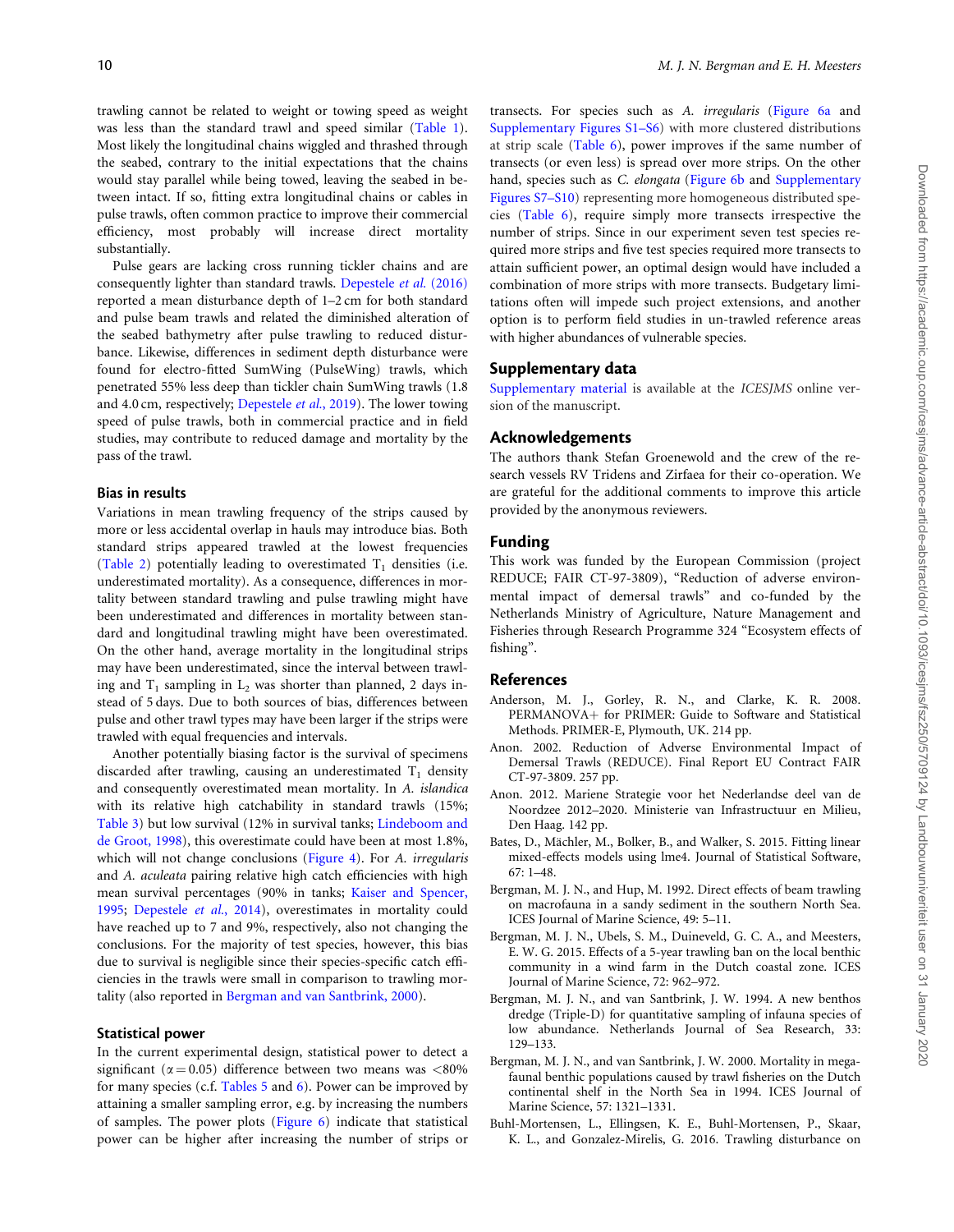<span id="page-10-0"></span>megabenthos and sediment in the Barents Sea: chronic effects on density, diversity, and composition. ICES Journal of Marine Science, 73: i98–114.

- Capasso, E., Jenkins, S. R., Frost, M., and Hinz, H. 2010. Investigation of benthic community change over a century-wide scale in the western English Channel. Journal of the Marine Biological Association of the United Kingdom, 90: 1161–1172.
- CFP. 2014. [https://ec.europa.eu/fisheries/cfp \(last accessed 23](https://ec.europa.eu/fisheries/cfp_en) [December 2019\).](https://ec.europa.eu/fisheries/cfp_en)
- Clarke, K. R., and Gorley, R. N. 2006. PRIMER v6: User Manual/Tutorial. PRIMER-E, Plymouth, UK. 192 pp.
- Collie, J. S., Escanero, G. A., and Valentine, P. C. 1997. Effects of bottom fishing on the benthic megafauna of Georges Bank. Marine Ecology Progress Series, 155: 159–172.
- de Groot, S. J., and Boonstra, G. P. 1970. Preliminary notes on the development of an electrical tickler chain for sole (Solea solea L.). ICES Document CM 1970/B. 4 pp.
- de Haan, D., Fosseidengen, J. E., Fjelldal, P. G., and Burggraaf, D. 2011. The effect of electric pulse stimulation to juvenile cod and cod of commercial landing size. IMARES C/141/11. 44 pp.
- de Haan, D., Fosseidengen, J. E., Fjelldal, P. G., Burggraaf, D., and Rijnsdorp, A. D. 2016. Pulse trawl fishing: characteristics of the electrical stimulation and the effect on behaviour and injuries of Atlantic cod (Gadus morhua). ICES Journal of Marine Science, 73: 1557–1569.
- de Juan, S. Y., Thrush, S. F., and Demestre, M. 2007. Functional changes as indicators of trawling disturbance on a benthic community located in a fishing ground (NW Mediterranean Sea). Marine Ecology Progress Series, 334: 117–129.
- de Vooys, C. G. N. 2004. Het macrobenthos op het Nederlands Continentaal Plat in de Noordzee in de periode 1870–1914 en een poging tot vergelijking met de situatie in de periode 1970–1980. NIOZ-Report 2014-2, ISSN 0923-3210. 76 pp.
- Depestele, J., Degrendele, K., Esmaeili, M., Ivanović, A., Kröger, S., O'Neill, F. G., Parker, R., et al. 2019. Comparison of mechanical disturbance in soft sediments due to tickler-chain SumWing trawl vs. electro-fitted PulseWing trawl. ICES Journal of Marine Science, 76: 312–329.
- Depestele, J., Desender, M., Benoît, H. P., Polet, H., and Vincx, M. 2014. Short-term survival of discarded target fish and non-target invertebrate species in the "eurocutter" beam trawl fishery of the southern North Sea. Fisheries Research, 154: 82–92.
- Depestele, J., Ivanović, A., Degrendele, K., Esmaeili, M., Polet, H., Roche, M., Summerbell, K., et al. 2016. Measuring and assessing the physical impact of beam trawling. ICES Journal of Marine Science, 73: i15–i26.
- Duineveld, C. A., Bergman, M. J. N., and Lavaleye, M. S. S. 2007. Effects of an area closed to fisheries on the composition of the benthic fauna in the southern North Sea. ICES Journal of Marine Science, 64: 899–908.
- EC. 1998. Council Regulation No 850/98 of 30 March 1998 for the Conservation of Fishery Resources through Technical Measures for the Protection of Juveniles of Marine Organisms, Article 31a. [https://eur-lex.europa.eu/legal-content/EN/TXT/?uri](https://eur-lex.europa.eu/legal-content/EN/TXT/?uri=CELEX&hx0025;3A01998R0850-20140101)=[CELEX](https://eur-lex.europa.eu/legal-content/EN/TXT/?uri=CELEX&hx0025;3A01998R0850-20140101) %[3A01998R0850-20140101](https://eur-lex.europa.eu/legal-content/EN/TXT/?uri=CELEX&hx0025;3A01998R0850-20140101) (last accessed 23 December 2019).
- [https://ec.europa.eu/environment/marine/eu-coast-and-marine-pol](https://ec.europa.eu/environment/marine/eu-coast-and-marine-policy/marine-strategy-framework-directive/index_en.htm (last accessed 22 December 2019)) [icy/marine-strategy-framework-directive/index\\_en.htm \(last](https://ec.europa.eu/environment/marine/eu-coast-and-marine-policy/marine-strategy-framework-directive/index_en.htm (last accessed 22 December 2019)) [accessed 22 December 2019\).](https://ec.europa.eu/environment/marine/eu-coast-and-marine-policy/marine-strategy-framework-directive/index_en.htm (last accessed 22 December 2019))
- EU. 2010. Commission Decision 2010/477/EU of 1 September 2010 on criteria and methodological standards on good environmental status of marine waters (OJ L 232, 2.9.2010, pp.14). [https://mcc.](https://mcc.jrc.ec.europa.eu/documents/201712062121.pdf) [jrc.ec.europa.eu/documents/201712062121.pdf](https://mcc.jrc.ec.europa.eu/documents/201712062121.pdf) (last accessed 23 December 2019).
- Gelman, A., and Hill, J. 2007. Data Analysis Using Regression and Multilevel/Hierarchical Models. Cambridge University Press, Cambridge, UK. 648 pp.
- Gelman, A., and Su, Y. (2018). arm: Data Analysis Using Regression and Multilevel/Hierarchical Models. R package version 1.10-1. [https://CRAN.R-project.org/package](https://CRAN.R-project.org/package=arm)=[arm](https://CRAN.R-project.org/package=arm) (last accessed 23 December 2019).
- Graham, M. 1955. Effect of trawling on animals of the sea bed. Deep-Sea Research, 3: 1–16.
- Gray, J. S., Dayton, P., Thrush, S., and Kaiser, M. J. 2007. Fishing for facts on the environmental effects of trawling and dredge fisheries: reply to Løkkeborg. Marine Pollution Bulletin, 54: 497–500.
- Groenewold, S., and Fonds, M. 2000. Effects on benthic scavengers of discards and damaged benthos produced by beam-trawl fishery in the southern North Sea. ICES Journal of Marine Science, 57: 1395–1406.
- Hermsen, J. M., Collie, J. S., and Valentine, P. C. 2003. Mobile fishing gear reduces benthic megafaunal production on Georges Bank. Marine Ecology Progress Series, 260: 97–108.
- Hiddink, J. G., Jennings, S., Sciberras, M., Szostek, C. L., Hughes, K. M., Ellis, N., Rijnsdorp, A. D., et al. 2017. Global analysis of depletion and recovery of seabed biota after bottom trawling disturbance. Proceedings of the National Academy of Sciences of the United States of America, 114: 8301–8306.
- ICES. 2018. Report of the Working Group on Electric Trawling WGELECTRA. ICES Report WGELECTRA. IJmuiden, the Netherlands. 155 pp.
- Johnson, P. C. D., Barry, S. J. E., Ferguson, H. M., and Muller, P. 2015. Power analysis for generalized linear mixed models in ecology and evolution. Methods in Ecology and Evolution, 6: 133–142.
- Kaiser, M. J., and Spencer, B. E. 1995. Survival of by-catch from a beam trawl. Marine Ecology Progress Series, 126: 31–38.
- Lindeboom, H. J., and de Groot, S. J. 1998. The effects of different types of fisheries on the North Sea and Irish Sea benthic ecosystems. NIOZ-Rapport 1998-1/RIVO/DLO. Report C003/98. 404 pp.
- Linnane, A., Ball, B., Munday, B., van Marlen, B., Bergman, M., and Fonteyne, R. 2000. A review of potential techniques to reduce the environmental impact of demersal trawls. Irish Fisheries Investigations, 7: 43.
- Løkkeborg, S. 2007. Insufficient understanding of benthic impacts of trawling is due to methodological deficiencies—a reply to Gray et al. (2006). Marine Pollution Bulletin, 54: 494–496.
- Morrisey, D. J., Howitt, L., Underwood, A. J., and Stark, J. S. 1992. Spatial variation in soft-sediment benthos. Marine Ecology Progress Series, 81: 197–204.
- NIOZ. 2012. NIOZ Triple D Operations clip. [https://www.youtube.](https://www.youtube.com/watch?v=O3XIFzbljWk) [com/watch?v=O3XIFzbljWk](https://www.youtube.com/watch?v=O3XIFzbljWk) (last accessed 23 December 2019).
- Paschen, M., Richter, U., and Köpnick, W. 2000. Trawl Penetration in the Seabed (TRAPESE). Final Report Contract 96-006. University of Rostock, Rostock, Germany. 150 pp.
- Pinheiro J, Bates D, DebRoy S, Sarkar D, R Core Team (2019). nlme: Linear and Nonlinear Mixed Effects Models\_R Package Version 3.1-142, https://CRAN.R-project.org/package=nlme. (last accessed 23/12/2019).
- Quirijns, F., Strietman, W. J., Van Marlen, B., Rasenberg, M., and Smith, S. R. 2015. Flatfish pulse fishing: research results and knowledge gaps II. IMARES Report C091/15. 39 pp.
- R Core Team. 2019. R: A Language and Environment for Statistical Computing. R Foundation for Statistical Computing, Vienna, Austria. [https://www.R-project.org.](https://www.R-project.org)
- Rees, H. L., and Eleftheriou, A. 1989. North Sea benthos: a review of field investigations into the biological effects of man's activities. Journal du Conseil International pour l'Exploration de la Mer, 45: 284–305.
- Reiss, H., Greenstreet, S. P. R., Sieben, K., Ehrich, S., Piet, G. J., Quirijns, F., Wolff, W. J., et al. 2009. Effects of fishing disturbance on benthic communities and secondary production within an intensively fished area. Marine Ecology Progress Series, 394: 201–213.